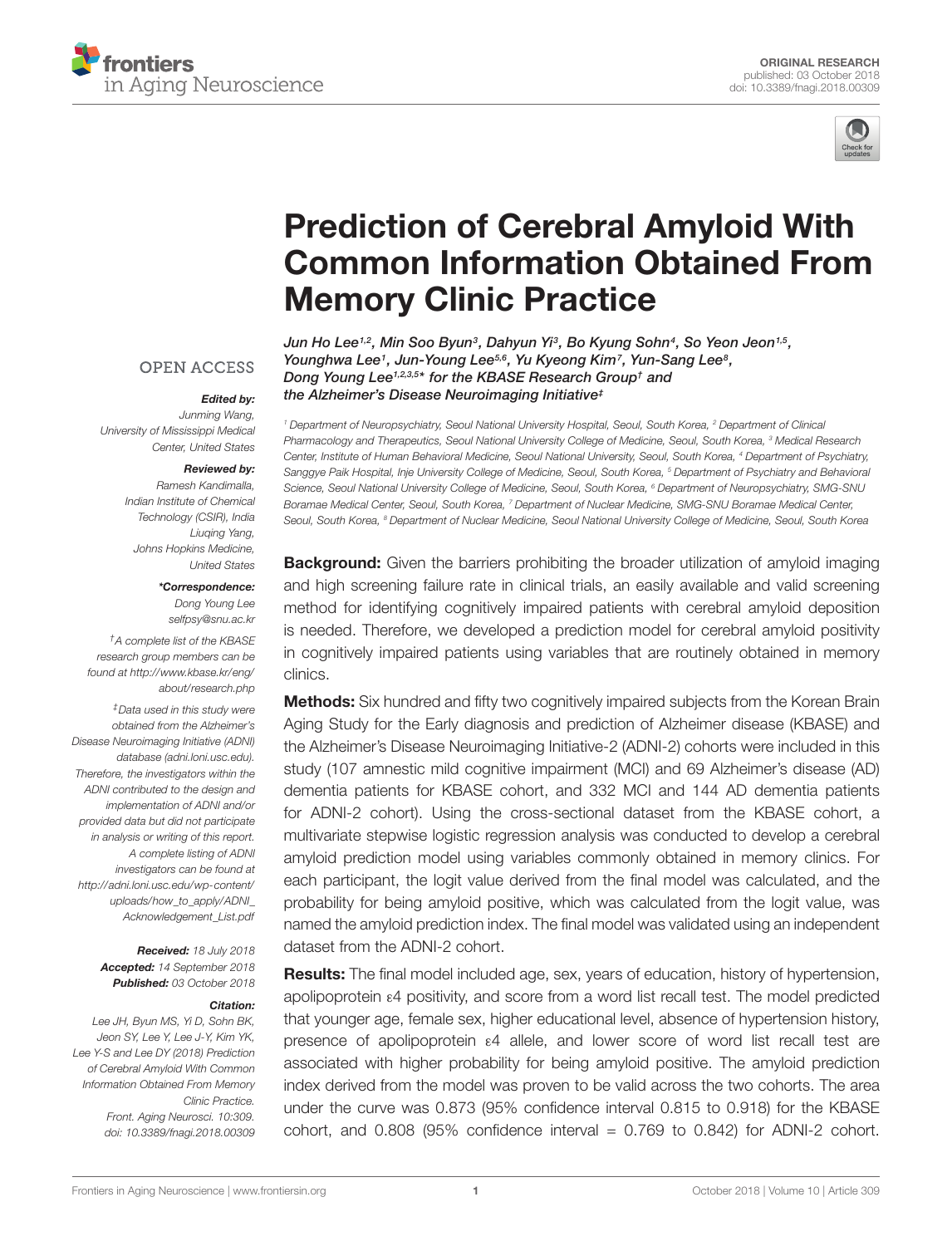**Conclusion:** The amyloid prediction index, which was based on commonly available clinical information, can be useful for screening cognitively impaired individuals with a high probability of amyloid deposition in therapeutic trials for early Alzheimer's disease as well as in clinical practice.

Keywords: amyloid, prediction, Alzheimer's disease, mild cognitive impairment, memory clinic

# INTRODUCTION

Cerebral amyloid beta (Aβ) deposition is the hallmark pathologic change in Alzheimer's disease (AD). Since amyloid positron emission tomography (PET) imaging has made it possible to detect cerebral Aβ pathology in living human brains [\(Klunk et al.,](#page-7-0) [2004\)](#page-7-0), there has been a drastic paradigm shift in the diagnosis of AD, especially in clinical research including therapeutic clinical trials. Amyloid PET has been widely adopted in various clinical studies for the accurate diagnosis of AD. At present, typical AD clinical trials target the early stages of AD and specifically target patients with mild cognitive impairment (MCI) due to AD or mild AD dementia [\(McKhann et al.,](#page-7-1) [2011;](#page-7-1) [Sperling](#page-7-2) [et al.,](#page-7-2) [2011\)](#page-7-2) that is confirmed by positive amyloid deposition on PET. However, due to the high cost, limited availability of PET machines, and concern about radiation hazards, application of amyloid PET imaging is still limited. Although cerebrospinal fluid (CSF) Aβ examination is an alternative to measuring cerebral Aβ pathology, there are possible contraindications, i.e., increased intracranial pressure, coagulopathy or current use of anticoagulant, to the technique. It also requires staffs with the adequate training and appropriate facilities [\(Herukka et al.,](#page-6-0) [2017;](#page-6-0) [Simonsen et al.,](#page-7-3) [2017\)](#page-7-3). In addition, a consensus on the application of CSF biomarkers in clinical practice is still necessary, since there exist differences in the detailed methods of application among countries, and even among sites [\(Lewczuk et al.,](#page-7-4) [2006;](#page-7-4) [Verwey](#page-7-5) [et al.,](#page-7-5) [2009\)](#page-7-5).

The limitations of these techniques highlight the need for easily applicable and valid prediction methods to identify cognitively impaired individuals with a high probability of amyloid deposition. Given that about 30% of screening failures in recent early AD clinical trials stem from enrichment with amyloid [\(Coric et al.,](#page-6-1) [2015;](#page-6-1) [Sevigny et al.,](#page-7-6) [2016;](#page-7-6) [Wolz et al.,](#page-7-7) [2016\)](#page-7-7), such prediction method is desperately needed to facilitate the search for trial candidates. Although several studies previously reported prediction models that used multiple clinical variables, including neuropsychological, laboratory, and neuroimaging measures [\(Bahar-Fuchs et al.,](#page-6-2) [2013;](#page-6-2) [Haghighi et al.,](#page-6-3) [2015\)](#page-6-3), a small sample size and lack of external validation has restricted the value of the models. Recently, excellent blood biomarker-based prediction methods for amyloid accumulation based on novel analytical techniques were reported [\(Burnham et al.,](#page-6-4) [2014;](#page-6-4) [Haghighi et al.,](#page-6-3) [2015;](#page-6-3) [Ovod et al.,](#page-7-8) [2017;](#page-7-8) [Park et al.,](#page-7-9) [2017;](#page-7-9) [Nakamura et al.,](#page-7-10) [2018\)](#page-7-10). However, their availability in real clinical research or practice is still far from reality because of the further requirement for standardized analytical procedures, optimal cutoffs based on large-scale normative data, and the implementation of the assay systems.

Therefore, we developed a prediction model for cerebral amyloid positivity in cognitively impaired patients using variables that are routinely obtained in memory clinics. We intended to maximize the availability as well as validity of the model for use in current clinical settings. The model was first developed using the data from the Korean Brain Ageing Study for the Early diagnosis and prediction of Alzheimer's disease (KBASE) cohort [\(Byun et al.,](#page-6-5) [2017\)](#page-6-5), and was then externally validated using an independent dataset from the Alzheimer's Disease Neuroimaging Initiative 2 (ADNI-2) [\(Petersen et al.,](#page-7-11) [2010\)](#page-7-11).

## MATERIALS AND METHODS

#### **Participants**

KBASE is a prospective, longitudinal cohort study that has recruited participants with a wide age range (55–90 years) and varying cognitive status since 2014 [\(Byun et al.,](#page-6-5) [2017\)](#page-6-5). The study is aimed at searching for new AD biomarkers and investigating how multi-faceted lifetime experiences and bodily changes contribute to the brain changes or brain pathologies related to AD. The baseline data from the KBASE cohort were used as the development set, which included 107 amnestic MCI and 69 very mild or mild probable AD dementia patients, according to the National Institute on Aging–Alzheimer's Association (NIA-AA) criteria [\(McKhann et al.,](#page-7-1) [2011\)](#page-7-1). The ADNI-2 dataset was used for the external validation of the developed model. The ADNI is a multisite longitudinal cohort study that was designed to investigate the trajectories of biomarkers across the entire AD spectrum, from normal aging to AD dementia [\(Petersen et al.,](#page-7-11) [2010\)](#page-7-11). For ADNI-2, the follow-up length was expanded, and the breadth of cognitive status was increased by adding patients with early MCI and subjective memory complaint (SMC) [\(Beckett](#page-6-6) [et al.,](#page-6-6) [2015\)](#page-6-6). In addition, the depth of imaging biomarkers was enhanced by adding florbetapir PET for all participants [\(Jagust](#page-7-12) [et al.,](#page-7-12) [2015\)](#page-7-12). The ADNI-2 dataset used in the current study included 332 MCI and 144 AD dementia patients, and the data were downloaded on September 20[1](#page-1-0)7 from the public website<sup>1</sup>.

# Clinical, Neuropsychological, and Laboratory Assessments

All subjects from the KBASE and ADNI-2 cohorts underwent comprehensive clinical and neuropsychological assessments according to each study protocol [\(Beckett et al.,](#page-6-6) [2015;](#page-6-6) [Jagust](#page-7-12) [et al.,](#page-7-12) [2015;](#page-7-12) [Byun et al.,](#page-6-5) [2017\)](#page-6-5). KBASE participants were assessed via a standardized clinical assessment protocol in

<span id="page-1-0"></span><sup>1</sup> [adni.loni.usc.edu](http://adni.loni.usc.edu)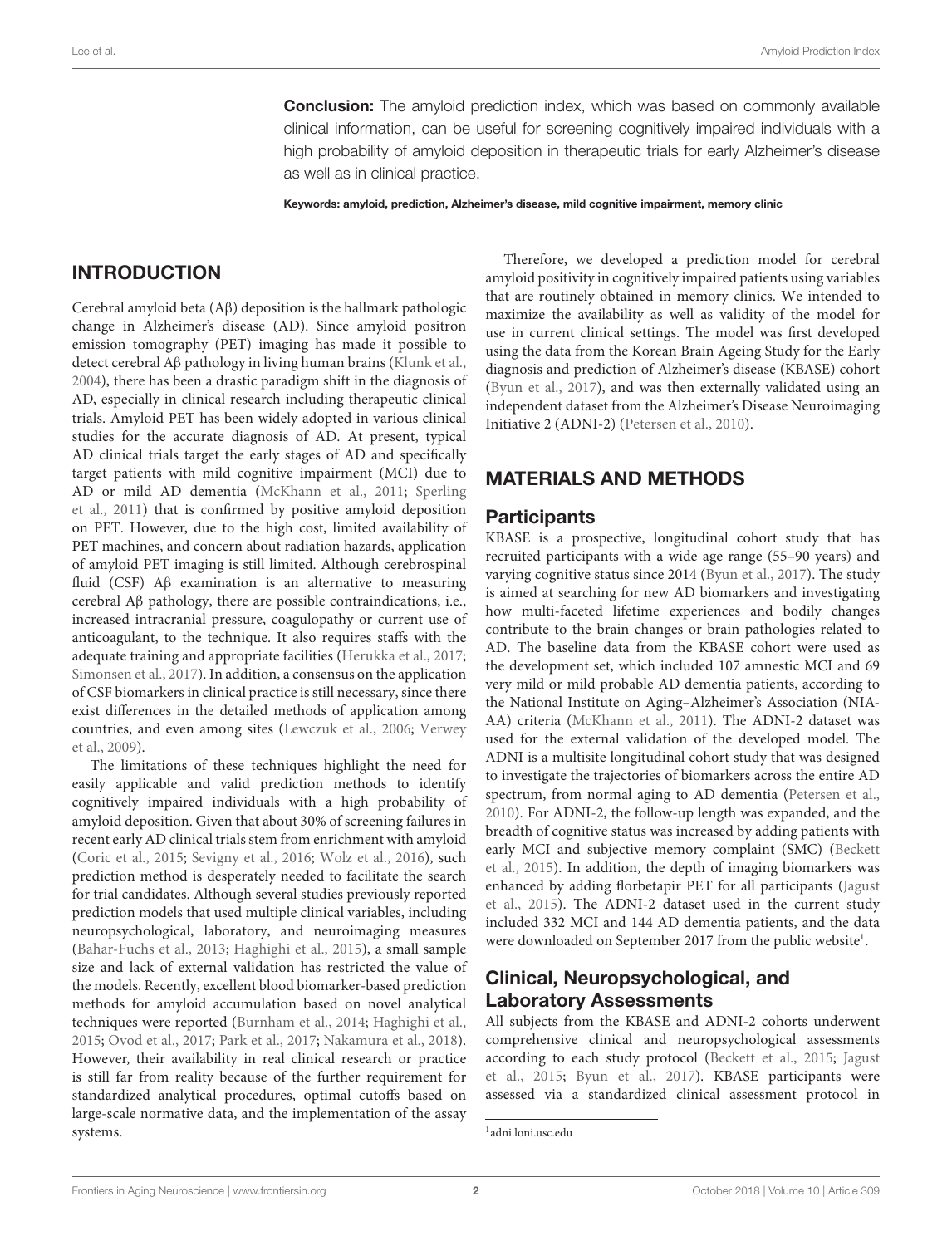which the Korean version of the Consortium to Establish a Registry for Alzheimer's Disease (CERAD-K) clinical assessment was incorporated [\(Lee et al.,](#page-7-13) [2002\)](#page-7-13). The protocol included various assessment tools for the evaluation of clinical diagnosis, severity, activities of daily living, depression status, current or past medical comorbidities, use of medication, and a vast amount of information on lifestyle factors. For the acquisition of accurate information, reliable informants were interviewed and medical records were reviewed. KBASE neuropsychological assessments were performed according to the standardized protocol, which incorporated the CERAD-K neuropsychological battery [\(Lee et al.,](#page-7-14) [2004\)](#page-7-14). ADNI-2 subjects also underwent thorough clinical and neuropsychological assessments as per the protocol [\(Beckett et al.,](#page-6-6) [2015\)](#page-6-6). The clinical assessment protocol included items similar to those of KBASE. For the neuropsychological assessment, a standardized protocol that incorporated 13 items from the Cognitive Subscale of the Alzheimer's Disease Assessment Scale (ADAS-Cog) was used [\(Beckett et al.,](#page-6-6) [2015\)](#page-6-6). The subjects of both cohorts also underwent routine laboratory assessments that are part of memory clinic evaluations, including apolipoprotein E (APOE) genotyping.

#### Neuroimaging

For the brain imaging, KBASE and ADNI-2 participants underwent amyloid PET and brain magnetic resonance imaging (MRI) at screening or baseline visit, according to each study protocol [\(Jack et al.,](#page-6-7) [2015a;](#page-6-7) [Jagust et al.,](#page-7-12) [2015;](#page-7-12) [Byun et al.,](#page-6-5) [2017\)](#page-6-5). KBASE participants underwent simultaneous three-dimensional Pittsburgh compound B (PiB) PET (PiB-PET) and 3D T1 weighted MR imaging using a 3.0T Biograph mMR scanner (Siemens, Washington, DC, United States), according to the manufacturer's guidelines. For the KBASE cohort, amyloid positivity was determined based on PiB-PET. To measure the cerebral amyloid burden, a global cortical region of interest (ROI) consisting of the frontal, lateral parietal, posterior cingulate and precuneus, and lateral temporal regions was defined. A global PiB retention value, otherwise known as a standardized uptake value ratio (SUVR), was generated by dividing the mean value for all voxels within the ROI by the mean cerebellar uptake value [\(Choe et al.,](#page-6-8) [2014\)](#page-6-8). Each participant was classified as amyloid positive if the global SUVR value was >1.40 [\(Murray et al.,](#page-7-15) [2015\)](#page-7-15). To obtain structural brain MRI measures, T1-weighted MR images used in this study were automatically segmented using FreeSurfer version 5.3<sup>[2](#page-2-0)</sup>, and the FreeSurfer segmentation outputs were visually inspected for each participant and manual correction was undertaken if needed for minor segmentation errors. Left and right hippocampal volumes were extracted and then added to yield the total hippocampal volume. The percentage ratio of the total hippocampal volume to the estimated total intracranial volume [i.e., hippocampal volume ratio (HVR)] was calculated and used as an index for neurodegeneration. For the ADNI-2 cohort, <sup>18</sup>F-florbetapir PET was applied to each participant to define amyloid positivity. The global SUVR was the mean florbetapir uptake from the gray matter within the lateral and medial frontal, anterior and posterior cingulate, lateral

parietal, and lateral temporal regions relative to uptake in the whole cerebellum, and this summary measure was used as the florbetapir cortical mean for each subject [\(Landau et al.,](#page-7-16) [2012\)](#page-7-16). Each subject was classified as amyloid positive if the global SUVR value was >1.10 [\(Joshi et al.,](#page-7-17) [2012\)](#page-7-17).

# Statistical Analysis

We developed the amyloid prediction model with the KBASE dataset using stepwise multivariate logistic regression analysis. Of the extensive variables from the KBASE dataset [\(Byun](#page-6-5) [et al.,](#page-6-5) [2017\)](#page-6-5), only the variables that are routinely obtained in memory clinic practice were selected for the development of the prediction model. The selected clinical variables were age, sex, years of education, history of vascular risk factors such as hypertension, diabetes, or hyperlipidemia, cognitive diagnosis (MCI vs. AD dementia), and sum of the box score for clinical dementia rating (CDR-SB). The raw score of four neuropsychological tests, including the Word List Recall test (WLR), 15-item Boston Naming Test (BNT), Semantic Fluency test (SF), and Constructional Praxis test (CP), included in the CERAD neuropsychological battery were also selected [\(Lee et al.,](#page-7-14) [2004\)](#page-7-14). The selected tests are widely used and cover the main cognitive domains affected by AD: WLR for episodic memory, BNT for language, SF for executive function, and CP for visuospatial function. The results of the clinical laboratory assessments that are usually performed in memory clinic practice were also used, including thyroid function tests (thyroid stimulating hormone and free thyroxine), liver function tests (aspartate transaminase, alanine transaminase, alkaline phosphatase, and total bilirubin), renal panel (creatinine and blood urea nitrogen), complete blood cell count (white blood cell, red blood cell, hemoglobin, and platelet), vitamin B12, folate, glucose, total cholesterol, triglyceride, albumin, total protein, total calcium, phosphorus, uric acid, erythrocyte sedimentation rate, and APOE genotype. For the APOE genotyping, subjects with at least one ε4 allele were classified as APOE4 positive, and those without a ε4 allele were classified as APOE4 negative. Lastly, HVR was selected as a structural imaging variable.

The final model for amyloid positivity prediction (amyloid prediction model) was developed using a multivariate stepwise logistic regression analysis. Demographic variables including age, sex, and years of education were entered as fixed variables and all other variables were sequentially entered into the model using the forward likelihood ratio (LR) method. The logit value derived from the final model for each subject was calculated, and the probability for being amyloid positive, which was calculated from the logit value, was named the amyloid prediction index (API). Using API, receiver operating characteristic (ROC) curve analysis was performed and the area under the curve (AUC) value was calculated for the ROC curve. As the optimal cutoff point for API can vary according to the purpose and setting of its use, i.e., screening candidates for clinical trial or screening patients who need further evaluation using amyloid PET in memory clinic practice, we explored how the sensitivity, specificity, positive predictive value (PPV), negative predictive value (NPV), and

<span id="page-2-0"></span><sup>2</sup><http://surfer.nmr.mgh.harvard.edu/>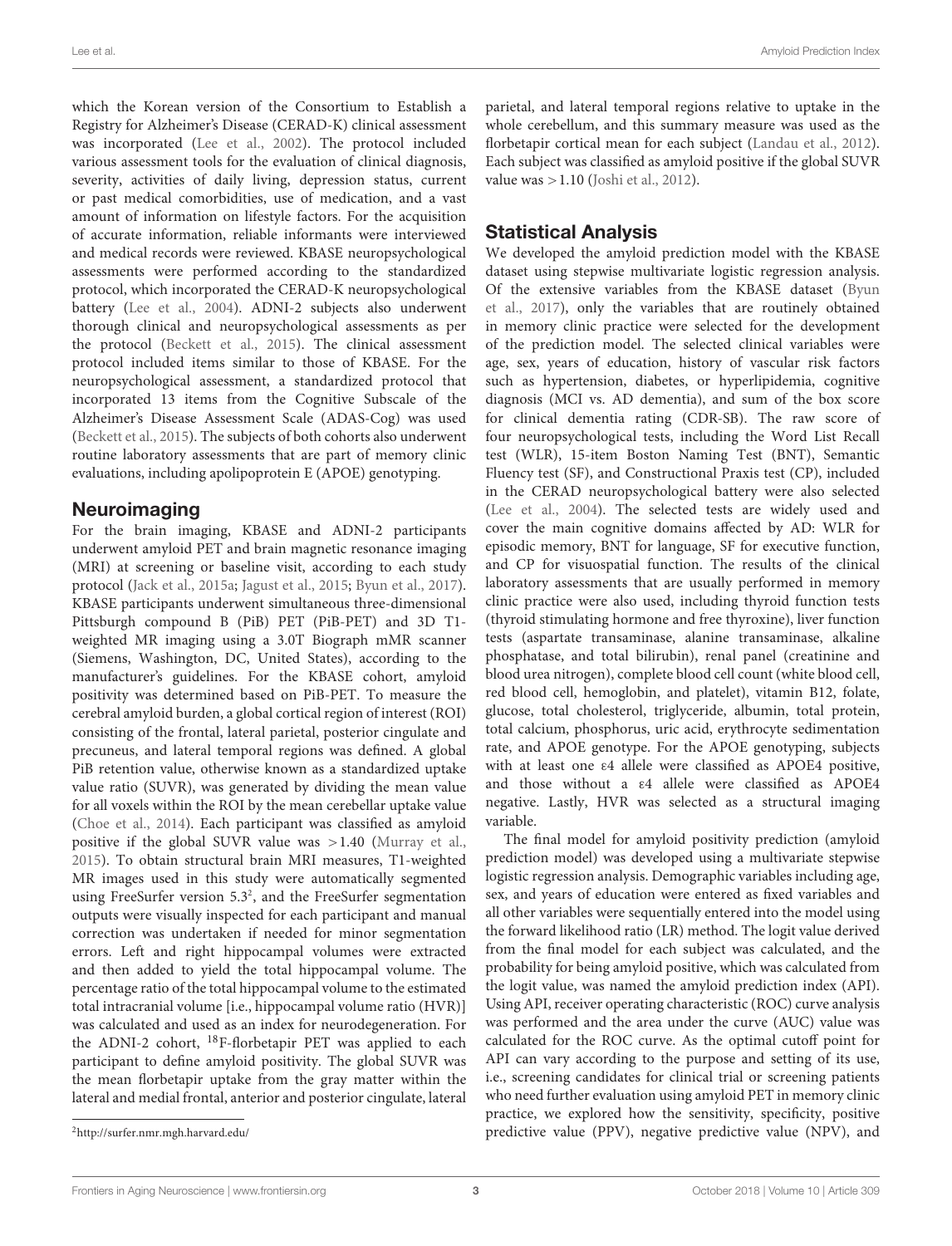accuracy value change as the API increases from 0.1 to 0.9 by 0.1 unit, instead of determining a single optimal cutoff value for API.

The final model was validated externally using the ADNI-2 dataset. From the ADNI-2 dataset, identical or nearly identical variables to the variables included in the final model were selected. Using the variables, the API score for each ADNI-2 subject was calculated. ROC curve analysis was performed for the API scores of ADNI-2 subjects.

ROC curve analyses were performed using MedCalc for Windows, version 18.2 (MedCalc Software, Ostend, Belgium), and all other analyses were performed using SPSS software, version 22 (IBM Corp., Armonk, NY, United States). The level of statistical significance was set as a two-tailed  $p < 0.05$ .

#### Ethics Approval

This study was approved by the Institutional Review Boards of Seoul National University Hospital (IRB No: C-1401-027- 547) and SNU-SMG Boramae Center (IRB No: 26-2015-60), Seoul, South Korea, and was conducted in accordance with the recommendations of the current version of the Declaration of Helsinki. All subjects or their legal representatives gave written and informed consent.

## Data Availability

The raw data supporting the conclusions of this manuscript will be made available by the authors, without undue reservation, to any qualified researcher.

## RESULTS

#### **Participants**

The Characteristics of the KBASE and ADNI-2 subjects included in this study are summarized in **[Table 1](#page-3-0)**.

<span id="page-3-0"></span>**TABLE 1** | Subject characteristics from the development and validation datasets.

| <b>Variables</b>        | <b>KBASE</b>   | ADNI-2         | T or $\chi^2$ | p-value |
|-------------------------|----------------|----------------|---------------|---------|
| N                       | 176            | 476            |               |         |
| Age                     | $73.2 \pm 7.4$ | $72.5 \pm 7.7$ | 0.97          | 0.332   |
| Sex, female             | 117 (66.5)     | 208 (43.7)     | 26.67         | < 0.001 |
| Years of education      | $9.6 \pm 5.1$  | $16.2 \pm 2.6$ | $-21.39$      | < 0.001 |
| Diagnosis, MCI, N (%)   | 107 (60.8)     | 332 (69.7)     | 4.68          | 0.030   |
| Global CDR              | $0.8 \pm 0.3$  | $0.6 \pm 0.2$  | 9.31          | < 0.001 |
| CDR-SB                  | $2.9 \pm 2.0$  | $2.4 + 1.8$    | 2.73          | 0.006   |
| MMSE, raw score         | $20.1 \pm 4.6$ | $26.5 \pm 2.9$ | $-17.03$      | < 0.001 |
| Amyloid positive, N (%) | 100 (56.8)     | 325 (68.3)     | 7.44          | 0.006   |
| APOE4 positive, N (%)   | 77 (43.8)      | 267 (56.1)     | 7.85          | 0.005   |

KBASE, Korean Brain Aging Study for Early diagnosis and prediction of Alzheimer's disease; ADNI, Alzheimer's Disease Neuroimaging Initiative; df, degree of freedom; MCI, mild cognitive impairment; CDR, clinical dementia rating; CDR-SB, clinical dementia rating sum of box; MMSE, mini-mental state examination; APOE, apolipoprotein.

Data for continuous variables are presented as mean  $\pm$  SD and analyzed using student t-test with T-values presented in the table. Categorical variables are presented as N (%) and analyzed using a  $\chi^2$  test with the  $\chi^2$  values presented in the table.

# Amyloid Prediction Model Developed From the KBASE Dataset

Through multivariate logistic regression analysis using the forward LR method, age, sex, years of education, history of hypertension, APOE4 positivity, and raw WLR score were selected for the final amyloid prediction model (**[Table 2](#page-3-1)**). API was defined as the probability for a subject to be amyloid positive, which can be calculated from the logit value derived from the final multivariate logistic regression model for each subject. In the model, age and years of education were continuous variables. Sex was coded 0 for female and 1 for male, APOE 4 positivity was coded 0 for APOE4 non-carriers and 1 for APOE4 carriers, and a history of hypertension was coded 0 for the absence of hypertension history and 1 for the presence of hypertension history.

Logit<sub>case</sub> =  $\beta_0 + \beta_1 \left( age \right) + \beta_2 \left( sex \right) + \beta_3 \left( years \ of \ education \right)$  $+ \beta_4$ (APOE4 positivity)  $+ \beta_5$ (history of hypertension)  $+ \beta_6$ (raw score of word list recall test)  $(\beta_0 = 1.551, \beta_1 = -0.025, \beta_2 = -0.549, \beta_3 = 0.141,$  $\beta_4 = 2.622, \ \beta_5 = -1.400, \ \beta_6 = -0.440$  $API_{case} = [exp (Logit_{case})] / [1 + exp (Logit_{case})]$ 

The AUC of the ROC curve for the developed model was 0.873 (95% confidence interval (CI) = 0.815 to 0.918) (**[Table 3](#page-4-0)** and **[Figure 1A](#page-4-1)**). **[Table 4](#page-5-0)** shows the sensitivity, specificity, PPV, NPV, and accuracy at various cutoff points of the API. When 0.5 was used as a cutoff point (i.e., 50% probability for a subject to be amyloid positive), the sensitivity, specificity, PPV, NPV, and accuracy were 83.0, 80.3, 84.7, 78.2, and 81.8%, respectively. To compare with a simpler model, we also made three logistic regression models for amyloid prediction that included age, sex, years of education, and one of the three other variables in the full model (APOE4 positivity, WLR score, and history of hypertension) (**[Table 5](#page-5-1)**). The AUC was 0.801 (95% CI = 0.734 to 0.857) for the APOE4 only model, 0.740 (95% CI = 0.669 to 0.803) for the WLR only model, and  $0.675$  (95% CI = 0.601 to 0.744)

<span id="page-3-1"></span>

| <b>TABLE 2</b>   The results of multivariate logistic regression analysis for the final |
|-----------------------------------------------------------------------------------------|
| prediction model for cerebral amyloid positivity.                                       |

| <b>Predictive</b><br>variable | Beta     | <b>Wald Value</b> | OR (95% CI)           | p-value |
|-------------------------------|----------|-------------------|-----------------------|---------|
| Age                           | $-0.025$ | 0.81              | 0.98 (0.92 to 1.03)   | 0.370   |
| Sex                           | $-0.549$ | 1.23              | 0.58 (0.22 to 1.53)   | 0.268   |
| Years of<br>education         | 0.141    | 8.87              | 1.15 (1.05 to 1.26)   | 0.003   |
| APOE4<br>positivity           | 2.622    | 33.51             | 13.77 (5.67 to 33.44) | < 0.001 |
| History of<br>hypertension    | $-1.400$ | 10.76             | 0.25 (0.11 to 0.57)   | 0.001   |
| WLR score                     | $-0.440$ | 13.07             | 0.64 (0.51 to 0.82)   | < 0.001 |
| Intercept                     | 1.551    |                   |                       |         |

OR, odds ratio; CI, confidence interval; APOE, apolipoprotein; WLR, word list recall. The result of the multivariate logistic regression analysis is shown with odds ratio and Wald value for each predictive variable.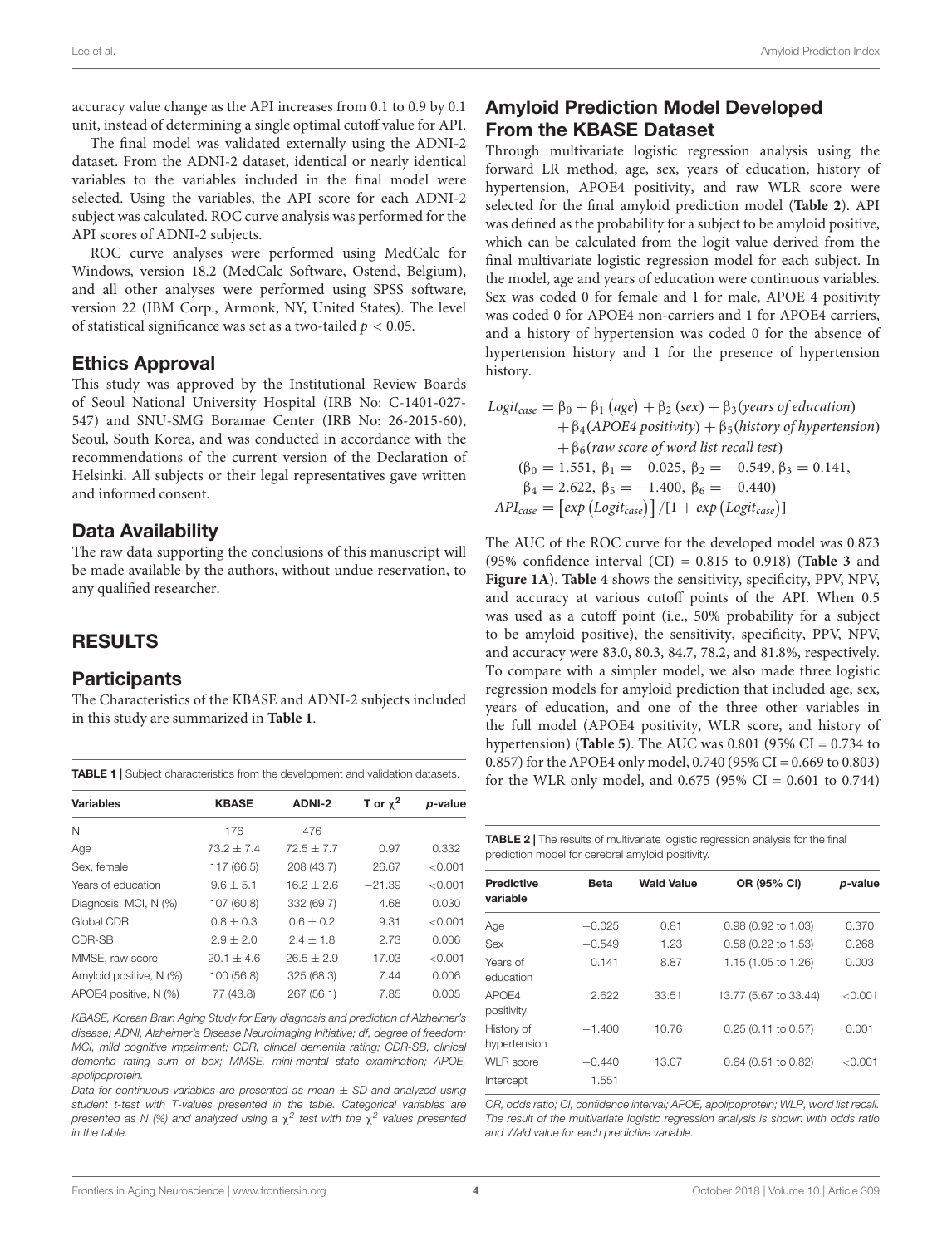<span id="page-4-0"></span>

| <b>TABLE 3</b>   The AUC values of ROC curves for the final and three simpler |  |
|-------------------------------------------------------------------------------|--|
| prediction models for cerebral amyloid positivity.                            |  |

| Pair                    | KBASE ( $N = 176$ )    | $ADNI-2 (N = 476)$     |
|-------------------------|------------------------|------------------------|
| Final model             | 0.873 (0.815 to 0.918) | 0.808 (0.769 to 0.842) |
| APOE4 only model        | 0.801 (0.734 to 0.857) | 0.723 (0.680 to 0.763) |
| WLR only model          | 0.740 (0.669 to 0.803) | 0.697 (0.653 to 0.738) |
| Hypertension only model | 0.675 (0.601 to 0.744) | 0.535 (0.489 to 0.581) |

AUC, area under the curve; ROC, receiver operating characteristic; KBASE, Korean Brain Aging Study for Early diagnosis and prediction of Alzheimer's disease; ADNI, Alzheimer's Disease Neuroimaging Initiative; APOE, apolipoprotein; CI, confidence interval; WLR, word list recall.

The AUC value for each model is presented with the 95% CI.

for the hypertension only model. Statistical comparison [\(DeLong](#page-6-9) [et al.,](#page-6-9) [1988\)](#page-6-9) of the AUC between the full model and each of the simpler models showed that the full model had a significantly larger AUC than any simpler model (**[Table 6](#page-5-2)**).

# External Validation of the Amyloid Prediction Model Using the ADNI-2 **Dataset**

The final amyloid prediction model developed using the KBASE dataset was externally validated using ADNI-2 data. The ADAScog delayed recall test scores included in the ADNI-2 assessment were used for the WLR score because the two tests have equivalent procedures, with an identical word list span and learning trials and a similar retention interval [\(Zhao et al.,](#page-7-18) [2012\)](#page-7-18). Since the ADAS-cog delayed recall score reflects the number of wrong answers while the WLR score counts the number of right answers, 10 minus the raw ADAS-cog delayed recall test score was used in the model. With regard to the other variables in the

model, the same variables available in the ADNI-2 dataset were used. For the ADNI-2 data, the AUC of ROC curve was 0.808 (95% CI = 0.769 to 0.842) (**[Table 3](#page-4-0)** and **[Figure 1B](#page-4-1)**). Similar to the KBASE dataset, we also made three simpler logistic regression models that included age, sex, years of education, and one of the three other variables in the full model (APOE4 positivity, ADAS-cog delayed recall score, and history of hypertension) for the ADNI-2 dataset. The AUC was  $0.723$  (95% CI =  $0.680$  to 0.763) for the APOE4 model, 0.697 (95% CI = 0.653 to 0.738) for the WLR model, and 0.535 (95% CI = 0.489 to 0.581) for the hypertension model. The AUC of the full model was significantly greater than the simpler models.

# **DISCUSSION**

The API, that is derived from commonly available variables in memory clinic practice, showed excellent capability (AUC 0.873) in screening cognitively impaired individuals with cerebral amyloid positivity. The results of external validation using data from an independent cohort with different characteristics were also satisfactory (AUC 0.808) and supported general applicability of the API.

Several previous studies have proposed prediction models for cerebral amyloid positivity. Bahar-Fuchs et al. focused on neuropsychological tests as potential predictive variables for cerebral amyloid positivity, and reported that delayed recall tests were the best predictors in 45 MCI patients referred from memory clinics [\(Bahar-Fuchs et al.,](#page-6-2) [2013\)](#page-6-2). After adjusting for confounding variables, the AUC for the ROC curve for each recall test was around 0.77∼0.86. However, the small sample size and lack of external validation limited the value of this model. Some excellent blood biomarker-based amyloid



<span id="page-4-1"></span>FIGURE 1 | Receiver operating characteristic curves for the final and three simpler prediction models for cerebral amyloid positivity in KBASE (A) and ADNI-2 (B) datasets. Abbreviations: KBASE, Korean Brain Aging Study for Early diagnosis and prediction of Alzheimer's disease; ADNI, Alzheimer's Disease Neuroimaging Initiative; APOE, apolipoprotein; WLR, word list recall.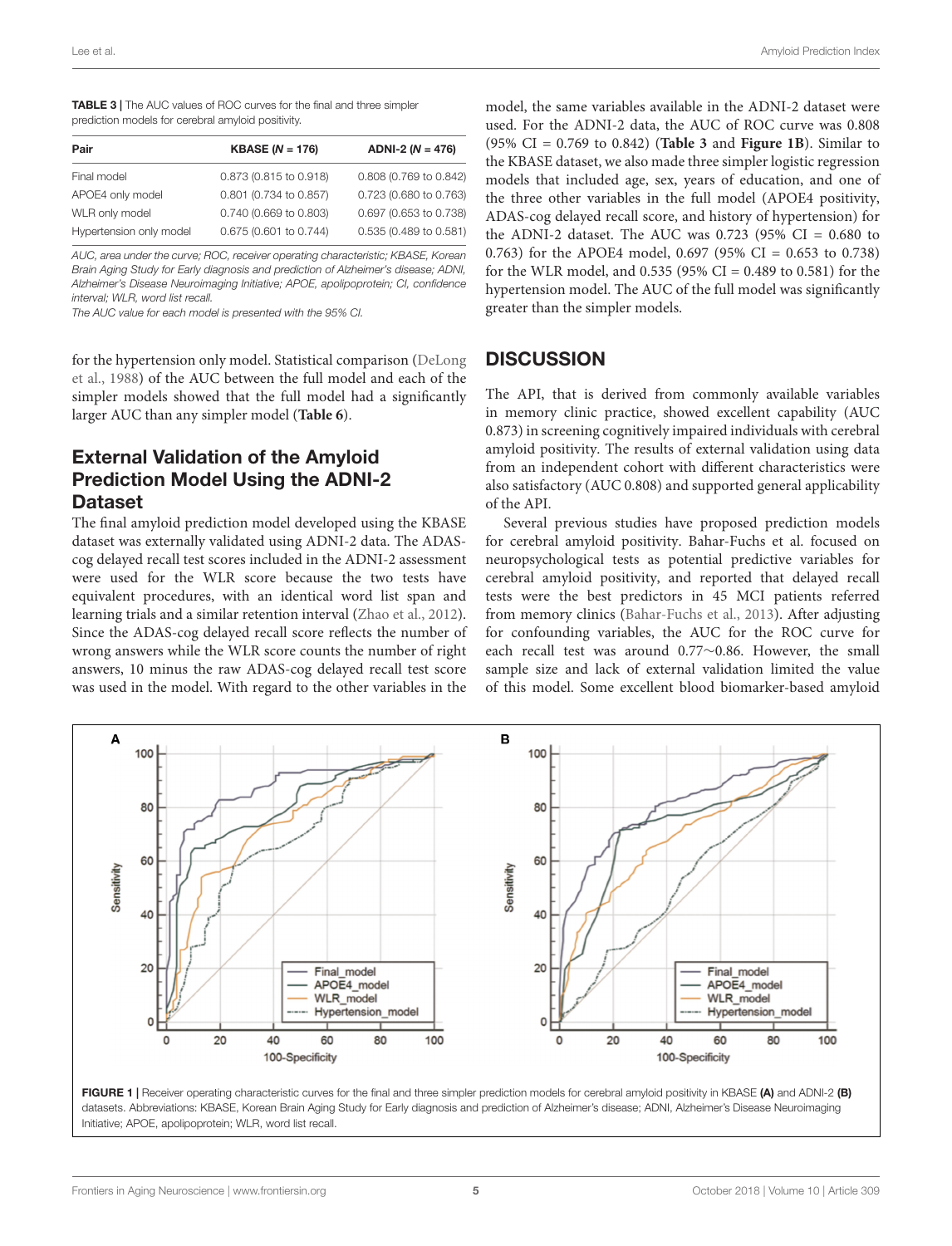<span id="page-5-0"></span>

| <b>TABLE 4</b> Sensitivity, specificity, positive, and negative predictive value, and |
|---------------------------------------------------------------------------------------|
| accuracy at various cutoff points of API in the KBASE dataset $(N = 176)$ .           |

| <b>Cutoff for API</b> | Sensitivity | <b>Specificity</b> | <b>PPV</b> | <b>NPV</b> | Accuracv |
|-----------------------|-------------|--------------------|------------|------------|----------|
| >0.10                 | 98.0        | 11.8               | 59.4       | 81.8       | 60.8     |
| >0.20                 | 94.0        | 29.0               | 63.5       | 78.6       | 65.9     |
| >0.30                 | 93.0        | 51.3               | 71.5       | 84.8       | 75.0     |
| >0.40                 | 88.0        | 63.2               | 75.9       | 80.0       | 77.3     |
| >0.50                 | 83.0        | 80.3               | 84.7       | 78.2       | 81.8     |
| >0.60                 | 75.0        | 86.8               | 88.2       | 72.5       | 80.1     |
| >0.70                 | 71.0        | 93.4               | 93.4       | 71.0       | 80.7     |
| >0.80                 | 58.0        | 87.7               | 93.6       | 63.2       | 73.9     |
| >0.90                 | 42.0        | 98.7               | 97.7       | 56.4       | 66.5     |

API, amyloid prediction index; KBASE, Korean Brain Aging Study for Early diagnosis and prediction of Alzheimer's disease; PPV, positive predictive value; NPV, negative predictive value.

The results of exploration on how the sensitivity, specificity, positive predictive value (PPV), negative predictive value (NPV), and accuracy value change as the API increases from 0.1 to 0.9 by 0.1 are presented as percentage values.

<span id="page-5-1"></span>TABLE 5 | The results of multivariate logistic regression analysis for simpler prediction models for cerebral amyloid positivity.

| <b>Predictive variable</b>     | <b>Beta</b> | Walds | OR (95% CI)           | <i>p</i> -value |
|--------------------------------|-------------|-------|-----------------------|-----------------|
| <b>APOE4 only model</b>        |             |       |                       |                 |
| Age                            | $-0.027$    | 1.19  | 0.97 (0.93 to 1.02)   | 0.275           |
| Sex                            | $-0.165$    | 0.15  | 0.85 (0.36 to 1.98)   | 0.703           |
| Years of education             | 0.080       | 3.83  | 1.08 (1.00 to 1.17)   | 0.050           |
| APOE4 positivity               | 2.42        | 37.48 | 11.27 (5.19 to 24.46) | < 0.001         |
| Intercept                      | 0.659       |       |                       |                 |
| <b>WLR only model</b>          |             |       |                       |                 |
| Age                            | $-0.052$    | 4.59  | 0.95 (0.91 to 1.00)   | 0.032           |
| Sex                            | $-0.397$    | 0.95  | 0.67 (0.30 to 1.50)   | 0.672           |
| Years of education             | 0.132       | 10.77 | 1.14 (1.06 to 1.24)   | 0.001           |
| <b>WLR</b>                     | $-0.432$    | 18.14 | $0.65$ (0.53 to 0.79) | < 0.001         |
| Intercept                      | 3.84        |       |                       |                 |
| <b>Hypertension only model</b> |             |       |                       |                 |
| Age                            | $-0.022$    | 0.95  | 0.98 (0.94 to 1.02)   | 0.330           |
| Sex                            | $-0.314$    | 0.66  | 0.73 (0.34 to 1.56)   | 0.418           |
| Years of education             | 0.086       | 5.60  | 1.09 (1.02 to 1.17)   | 0.018           |
| Hypertension                   | $-0.915$    | 7.83  | $0.40$ (0.21 to 0.76) | 0.005           |
| Intercept                      | 1.647       |       |                       |                 |
|                                |             |       |                       |                 |

OR, odds ratio; CI, confidence interval; APOE, apolipoprotein; WLR, word list recall. The result of multivariate logistic regression analysis is shown with odds ratio and Wald value for each predictive variable.

prediction models have also been reported [\(Burnham et al.,](#page-6-4) [2014;](#page-6-4) [Ovod et al.,](#page-7-8) [2017;](#page-7-8) [Park et al.,](#page-7-9) [2017;](#page-7-9) [Nakamura et al.,](#page-7-10) [2018\)](#page-7-10). Unfortunately, blood biomarkers are not yet readily available in clinical practice or clinical trials since they need further standardization, wide incorporation of the method, large-scale testing for normalization, and establishment of assay equipment. Haghighi et al. developed prediction models for cerebral amyloid positivity in 218 non-demented (168 MCI and 50 cognitively normal) subjects from the ADNI cohort [\(Haghighi et al.,](#page-6-3) [2015\)](#page-6-3). They proposed three models: one with neuropsychological variables, one with blood-based biomarkers, and the third with both variables. These models had AUCs of 0.76, 0.74,

<span id="page-5-2"></span>TABLE 6 | The pairwise comparison of receiver operating characteristic curves for the final and three simpler prediction models for cerebral amyloid positivity.

| Pair                                           | <b>KBASE</b>             | ADNI-2                 |  |  |  |  |
|------------------------------------------------|--------------------------|------------------------|--|--|--|--|
| Final model vs. APOE4 only model               |                          |                        |  |  |  |  |
| Difference between areas<br>$(95% \text{ Cl})$ | 0.073 (0.030 to 0.115)   | 0.085 (0.050 to 0.120) |  |  |  |  |
| Ζ                                              | 3.33                     | 4.79                   |  |  |  |  |
| $p$ -value                                     | < 0.001                  | < 0.001                |  |  |  |  |
| Final model vs. WLR only model                 |                          |                        |  |  |  |  |
| Difference between areas<br>$(95% \text{ Cl})$ | 0.133 (0.068 to 0.199)   | 0.111 (0.070 to 0.152) |  |  |  |  |
| Ζ                                              | 3.99                     | 5.29                   |  |  |  |  |
| $p$ -value                                     | < 0.001                  | < 0.001                |  |  |  |  |
| Final model vs. Hypertension only model        |                          |                        |  |  |  |  |
| Difference between areas<br>$(95% \text{ Cl})$ | $0.198$ (0.117 to 0.279) | 0.272 (0.195 to 0.350) |  |  |  |  |
| Ζ                                              | 4.79                     | 6.90                   |  |  |  |  |
| p-value                                        | < 0.001                  | < 0.001                |  |  |  |  |

KBASE, Korean Brain Aging Study for Early diagnosis and prediction of Alzheimer's disease; ADNI, Alzheimer's Disease Neuroimaging Initiative; APOE, apolipoprotein; CI, confidence interval; WLR, word list recall.

The results of pairwise comparison between prediction models using DeLong's method are presented with z statistics and p-values.

and 0.87, respectively. However, the blood-based biomarkers included in the second and third models included prostatic acid phosphatase, transthyretin, matrix metalloproteinase-10, and myoglobin, which are not usually available in general memory clinic practice settings. In addition, the models were not validated using an independent dataset. In contrast, the API from the current study can be easily applied to identify patients with a high probability of amyloid deposition in both clinical practice and therapeutic trials without further requirements. Since most of the recent AD clinical trials target amyloid positive patients who meet the NIA-AA criteria for MCI or AD dementia with a CDR 0.5 or 1, our API model may be useful for screening candidates for those trials, thereby reducing screening failure rate.

APOE4 positivity, history of hypertension, and WLR score were included in the final amyloid prediction model. The association between APOE4 status and amyloid positivity has been repeatedly reported in previous studies [\(Jack et al.,](#page-6-10) [2015b;](#page-6-10) [Jansen et al.,](#page-7-19) [2015;](#page-7-19) [Ossenkoppele et al.,](#page-7-20) [2015;](#page-7-20) [Gottesman et al.,](#page-6-11) [2016\)](#page-6-11). Similar to our results, these studies showed APOE4 positive MCI or AD dementia individuals were more likely to be amyloid positive. The scores of verbal delayed recall tests were also reported to be a reliable predictor for amyloid positivity in some previous studies [\(Bahar-Fuchs et al.,](#page-6-2) [2013;](#page-6-2) [Haghighi et al.,](#page-6-3) [2015\)](#page-6-3). History of hypertension was negatively correlated with amyloid positivity, and cognitively impaired individuals with a history of hypertension were less likely to be amyloid positive than those without a history of hypertension. Since chronic hypertension can reduce brain reserves through overall or regional brain atrophy [\(Wiseman et al.,](#page-7-21) [2004;](#page-7-21) [Glodzik](#page-6-12) [et al.,](#page-6-12) [2012;](#page-6-12) [Beauchet et al.,](#page-6-13) [2013;](#page-6-13) [Power et al.,](#page-7-22) [2016;](#page-7-22) [Vemuri](#page-7-23) [et al.,](#page-7-23) [2017\)](#page-7-23), individuals with a history of hypertension are more likely to be cognitively impaired with a relatively lower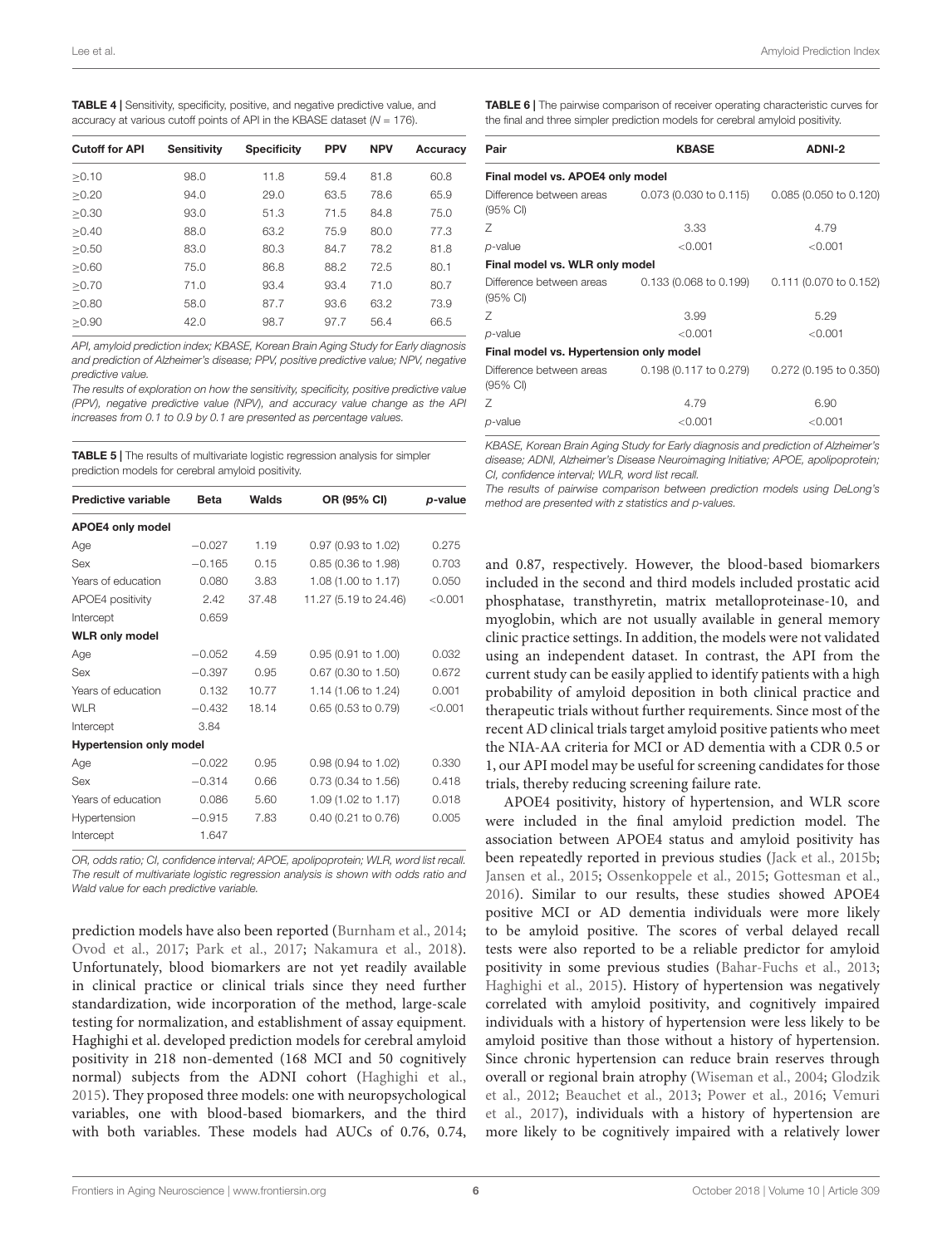pathological burden, such as amyloid accumulation. Although APOE4, history of hypertension, and WLR score were each significantly related to cerebral amyloid positivity, the final model with all the three variables showed superior screening ability compared to the simper models with only one variable.

Of the demographic variables, years of education were positively associated with higher probability for being amyloid positive in our model. Since education is a well-known proxy for cognitive reserve [\(Meng and D'Arcy,](#page-7-24) [2012\)](#page-7-24), highly educated individuals may endure more cerebral amyloid burden, as compared to those with lower educational levels [\(Roe et al.,](#page-7-25) [2008;](#page-7-25) [Rentz et al.,](#page-7-26) [2010\)](#page-7-26). Although age and sex are closely associated with AD pathophysiology [\(Gao et al.,](#page-6-14) [1998;](#page-6-14) [Jack et al.,](#page-6-10) [2015b;](#page-6-10) [Gottesman et al.,](#page-6-11) [2016\)](#page-6-11), they were not independently related to amyloid positivity in our study.

A few precautions should be mentioned for the model using the API. First, the performance of the prediction model or API was not sufficient to be used as a confirmatory tool for amyloid positivity and should be used only for screening purposes. Second, although we externally validated the model using data from individuals of different ethnic or cultural backgrounds, further validation is still needed for larger populations including individuals with various physical or psychiatric co-morbid conditions in order to broaden the model's applicability.

#### **CONCLUSION**

We developed a cerebral amyloid prediction model with variables that are commonly available in memory clinic practice. The

## **REFERENCES**

- <span id="page-6-2"></span>Bahar-Fuchs, A., Villemagne, V., Ong, K., Chetelat, G., Lamb, F., Reininger, C. B., et al. (2013). Prediction of amyloid-beta pathology in amnestic mild cognitive impairment with neuropsychological tests. J. Alzheimers Dis. 33, 451–462. [doi:](https://doi.org/10.3233/JAD-2012-121315) [10.3233/JAD-2012-121315](https://doi.org/10.3233/JAD-2012-121315)
- <span id="page-6-13"></span>Beauchet, O., Celle, S., Roche, F., Bartha, R., Montero-Odasso, M., Allali, G., et al. (2013). Blood pressure levels and brain volume reduction: a systematic review and meta-analysis. J. Hypertens. 31, 1502–1516. [doi: 10.1097/HJH.](https://doi.org/10.1097/HJH.0b013e32836184b5) [0b013e32836184b5](https://doi.org/10.1097/HJH.0b013e32836184b5)
- <span id="page-6-6"></span>Beckett, L. A., Donohue, M. C., Wang, C., Aisen, P., Harvey, D. J., Saito, N., et al. (2015). The Alzheimer's disease neuroimaging initiative phase 2: increasing the length, breadth, and depth of our understanding. Alzheimers Dement 11, 823–831. [doi: 10.1016/j.jalz.2015.05.004](https://doi.org/10.1016/j.jalz.2015.05.004)
- <span id="page-6-4"></span>Burnham, S. C., Faux, N. G., Wilson, W., Laws, S. M., Ames, D., Bedo, J., et al. (2014). A blood-based predictor for neocortical abeta burden in Alzheimer's disease: results from the AIBL study. Mol. Psychiatry 19, 519–526. [doi: 10.1038/](https://doi.org/10.1038/mp.2013.40) [mp.2013.40](https://doi.org/10.1038/mp.2013.40)
- <span id="page-6-5"></span>Byun, M. S., Yi, D., Lee, J. H., Choe, Y. M., Sohn, B. K., Lee, J.-Y., et al. (2017). Korean brain aging study for the early diagnosis and prediction of alzheimer's disease: methodology and baseline sample characteristics. Psychiatry Investig. 14, 851–863. [doi: 10.4306/pi.2017.14.6.851](https://doi.org/10.4306/pi.2017.14.6.851)
- <span id="page-6-8"></span>Choe, Y. M., Sohn, B. K., Choi, H. J., Byun, M. S., Seo, E. H., Han, J. Y., et al. (2014). Association of homocysteine with hippocampal volume independent of cerebral amyloid and vascular burden. Neurobiol. Aging 35, 1519–1525. [doi: 10.1016/j.neurobiolaging.2014.01.013](https://doi.org/10.1016/j.neurobiolaging.2014.01.013)
- <span id="page-6-1"></span>Coric, V., Salloway, S., van Dyck, C. H., Dubois, B., Andreasen, N., Brody, M., et al. (2015). Targeting prodromal Alzheimer Disease With avagacestat: a randomized clinical trial. JAMA Neurol. 72, 1324–1333. [doi: 10.1001/](https://doi.org/10.1001/jamaneurol.2015.0607) [jamaneurol.2015.0607](https://doi.org/10.1001/jamaneurol.2015.0607)

prediction model proved to have excellent screening accuracy for amyloid positivity among cognitively impaired individuals, including MCI and mild AD dementia, through both internal and external validation. The API derived from the model can be useful for screening candidates with a high probability of amyloid deposition in therapeutic trials for early AD, as well as in clinical practice.

#### AUTHOR CONTRIBUTIONS

JL and DL designed the study, acquired and interpreted the data, and were major contributors to the writing of the manuscript and critically revising the manuscript for intellectual content. MB, DY, BS, SJ, YL, J-YL, YK, and Y-SL acquired and analyzed the data and helped to draft the manuscript. DL served as the principal investigator and supervised the study. All authors read and approved the final manuscript.

#### FUNDING

This study was supported by a grant from the Ministry of Science and ICT, South Korea (Grant No. NRF-2014M3C7A1046042) and a grant of the Korea Health Technology R&D Project through the Korea Health Industry Development Institute (KHIDI), funded by the Ministry of Health and Welfare, South Korea (Grant No. HI18C0630).

- <span id="page-6-9"></span>DeLong, E. R., DeLong, D. M., and Clarke-Pearson, D. L. (1988). Comparing the areas under two or more correlated receiver operating characteristic curves: a nonparametric approach. Biometrics 44, 837–845. [doi: 10.2307/253](https://doi.org/10.2307/2531595) [1595](https://doi.org/10.2307/2531595)
- <span id="page-6-14"></span>Gao, S., Hendrie, H. C., Hall, K. S., and Hui, S. (1998). The relationships between age, sex, and the incidence of dementia and Alzheimer disease: a meta-analysis. Arch. Gen. Psychiatry 55, 809–815. [doi: 10.1001/archpsyc.55.9.809](https://doi.org/10.1001/archpsyc.55.9.809)
- <span id="page-6-12"></span>Glodzik, L., Mosconi, L., Tsui, W., de Santi, S., Zinkowski, R., Pirraglia, E., et al. (2012). Alzheimer's disease markers, hypertension, and gray matter damage in normal elderly. Neurobiol. Aging 33, 1215–1227. [doi: 10.1016/j.neurobiolaging.](https://doi.org/10.1016/j.neurobiolaging.2011.02.012) [2011.02.012](https://doi.org/10.1016/j.neurobiolaging.2011.02.012)
- <span id="page-6-11"></span>Gottesman, R. F., Schneider, A. L., Zhou, Y., Chen, X., Green, E., Gupta, N., et al. (2016). The ARIC-PET amyloid imaging study: brain amyloid differences by age, race, sex, and APOE. Neurology 87, 473–480. [doi: 10.1212/WNL.](https://doi.org/10.1212/WNL.0000000000002914) [0000000000002914](https://doi.org/10.1212/WNL.0000000000002914)
- <span id="page-6-3"></span>Haghighi, M., Smith, A., Morgan, D., Small, B., and Huang, S. (2015). Identifying cost-effective predictive rules of amyloid-beta level by integrating neuropsychological tests and plasma-based markers. J. Alzheimers Dis. 43, 1261–1270. [doi: 10.3233/JAD-140705](https://doi.org/10.3233/JAD-140705)
- <span id="page-6-0"></span>Herukka, S. K., Simonsen, A. H., Andreasen, N., Baldeiras, I., Bjerke, M., Blennow, K., et al. (2017). Recommendations for cerebrospinal fluid Alzheimer's disease biomarkers in the diagnostic evaluation of mild cognitive impairment. Alzheimers Dement. 13, 285–295. [doi: 10.1016/j.jalz.2016.09.009](https://doi.org/10.1016/j.jalz.2016.09.009)
- <span id="page-6-7"></span>Jack, C. R. Jr., Barnes, J., Bernstein, M. A., Borowski, B. J., Brewer, J., Clegg, S., et al. (2015a). Magnetic resonance imaging in Alzheimer's Disease neuroimaging initiative 2. Alzheimers Dement. 11, 740–756. [doi: 10.1016/j.jalz.2015.05.002](https://doi.org/10.1016/j.jalz.2015.05.002)
- <span id="page-6-10"></span>Jack, C. R. Jr., Wiste, H. J., Weigand, S. D., Knopman, D. S., Vemuri, P., Mielke, M. M., et al. (2015b). Age, sex, and APOE epsilon4 effects on memory, brain structure, and beta-amyloid across the adult life span. JAMA Neurol. 72, 511–519. [doi: 10.1001/jamaneurol.2014.4821](https://doi.org/10.1001/jamaneurol.2014.4821)